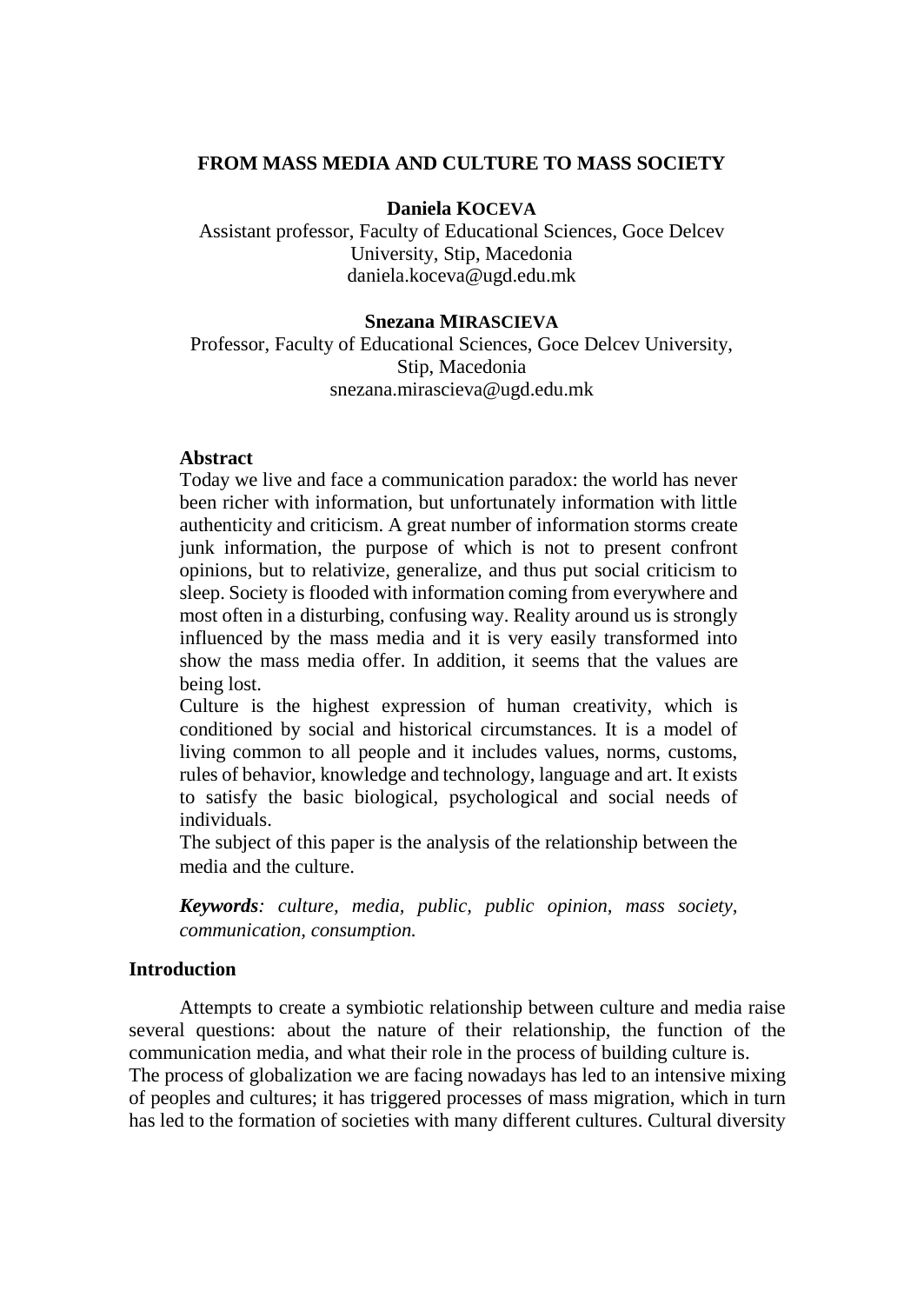within a community often leads to conflicts arising from different values, convictions, and beliefs.

In theory, the view that the contemporary society with new technologies and new types of culture is interrupting the forms of life dominating the world prevails today. What is new in people's lives is mainly related to the new forms of activity that fill the time of an individual and are related to surfing cyber space on the Internet, playing video games, watching TV and the large selection of program content belonging to various genres. According to this view of the role of the media, the formation of a new era is occurring in which the media, technology, information processes and entertainment become the main principles of the organization of a society, in the place of economy. For Manuel Castells, (Castells, 2000: 400) reality is completely covered in the world of the "real virtuality" in which phenomena do not exist only on the screen through which they communicate, but rather they become experience. The media culture is at the same time a high technology culture and it is an important area of the economy, if not one of the most profitable segments of the economy which is gaining global significance. Media culture is becoming techno-culture that merges culture and technology into new configurations, creating new types of societies in which media and technology are transformed into principles of organization.

#### **Mass media - communication**

The term medium in its etymological meaning (lat. Medius - means the one in the middle) denotes a certain mediator in communication. They are used to transmit and receive information. The media cannot be equated with technical or technological structures. Communication media are used to transmit and receive information. They have a powerful and convincing function and are an important stimulant in encouraging and developing of education and human behavior, culture and style of living. By means of the media we send and receive messages. Messages contain different information of scientific, technical, technological, social and cultural character. Through these messages people are introduced to new knowledge and achievements in medicine, biology, genetics and all other areas of human knowledge. The informative function is actually realized through the mediation of messages about relevant events, people, situations and phenomena in life that are distant from the recipient, either in space or in time. The educational function is fully realized with announcements, messages and planned influences of communication centers on respective circles of recipients. This is achieved by sending didactic content that has a target group, a customized presentation form and time of sending. The function of communication media to entertain is a prerequisite of their social meaning today. This function is accomplished with spectacularly formed messages that stimulate the affective and emotional side of a person during rest and recreation. Thus, with the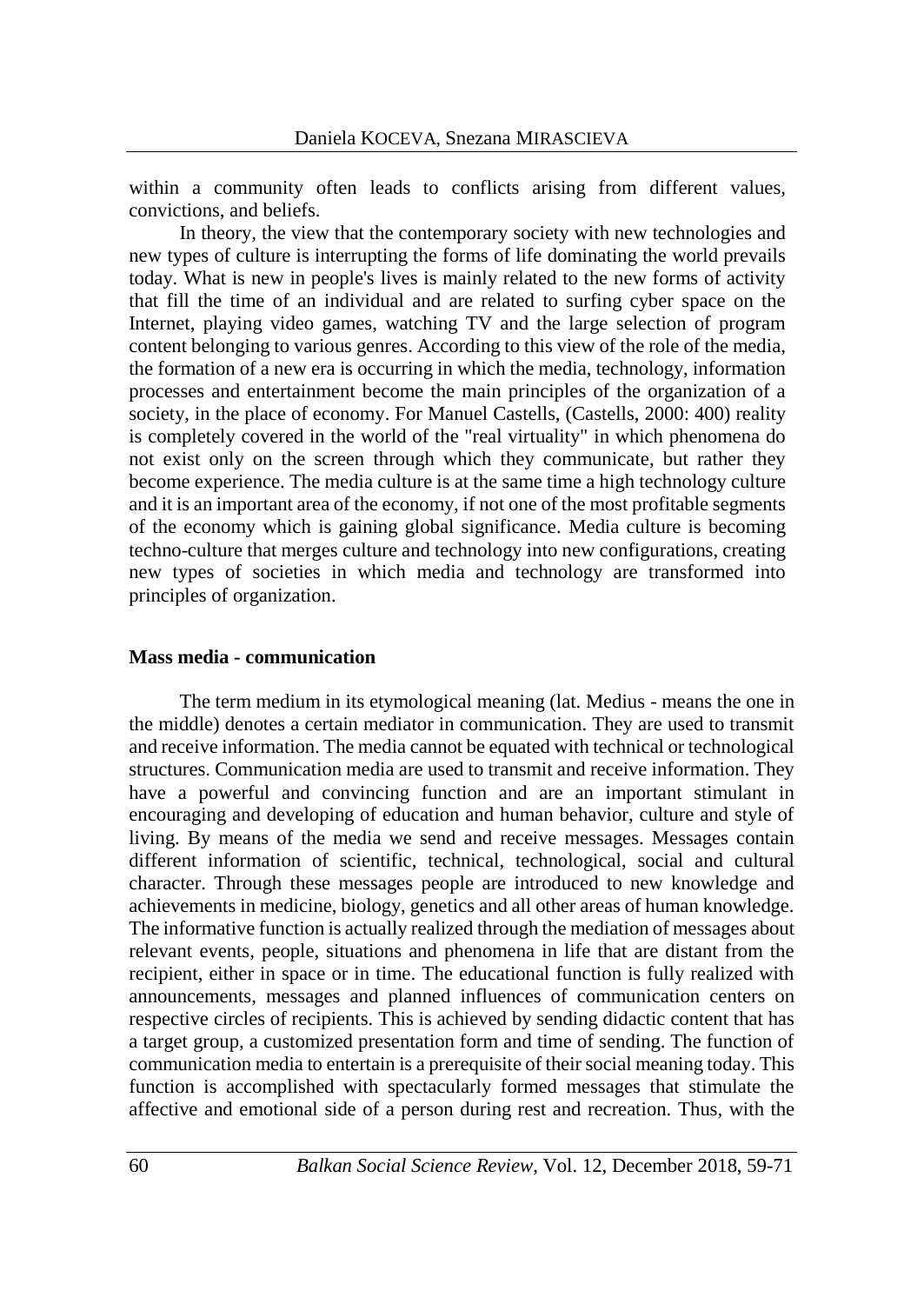media, events and happenings in the field of music, artistic expression or literature are transferred. In fact, they offer various forms of entertainment thus satisfying the need for individual and social self-realization of a person. The effects and consequences of communication are determined by not only content and transmission, but by the recipient also (decoding a message). However, the kind of medium should always be taken into consideration. For example, the press and the civilization based on the culture of the written word provide people's direct contact with content, and reception is a modest influence on the elements of media structures such as format, scope, graphic and iconic features.

Mass media are a feature of the modern (mass) society. They are a consequence, but at the same time a cause of the changes occurring in the society since the beginnings of the industrial development up to date. Mass media refers to "institutions and techniques through which specialized groups, using technical means (press, radio, television, films) emit (disseminate) the symbolic content of many, heterogeneous and spatial, widespread recipients" (Janowitza, 1968, in Denis McQuail, 1992).

The mass media audience is a collective characterized by a common field of interest, behavior and activities aimed at common goals. The significance of the media is contained in their role in shaping public opinion, informing the population, but also in their convincing role for various political parties and various interest groups. Their role in the education processes (especially of television through different educational programs where contents that are in the function of familiarizing the interested parties with various contents are broadcast) is also great. Three views are commonly related to the mutual meaning of mass media: a) positive understanding that points to their integrative function; b) negative understanding directing criticism toward their influence and role in the breakdown of primary bonds, and isolation of an individual, especially in urban areas; and c) as an industry of consciousness, the media are a means of supporting a form of totalitarianism, where false needs, as well as entertainment needs, personal consumption, and similar are manipulated. This critical concept actually indicates the fact that all needs are false and are in the function of absorbing and anesthetizing potential clashes of classes. Thus, the critical instinct of thinking and the perception of the media-mediated content transforms into uncritical acceptance of the *status quo*. The research of the mass media is associated with the processes of industrialization and urbanization, mass production, the phenomenon of leisure time, and the creation of mass society in general. The interest of sociological research on the influence of mass media in society is connected with the organization of the mass media as well; more specifically, with the system of controlling what will be published, the way it is done, the attitude towards authorities, especially the state and suchlike.

The debate on mass communications is inevitably related to the phenomenon of the public. When we say that something is public, we think of something that is general and accessible to all, such as "public space" or "public school" or "public debate", something that anyone can access if he/she wants to and cannot be restricted.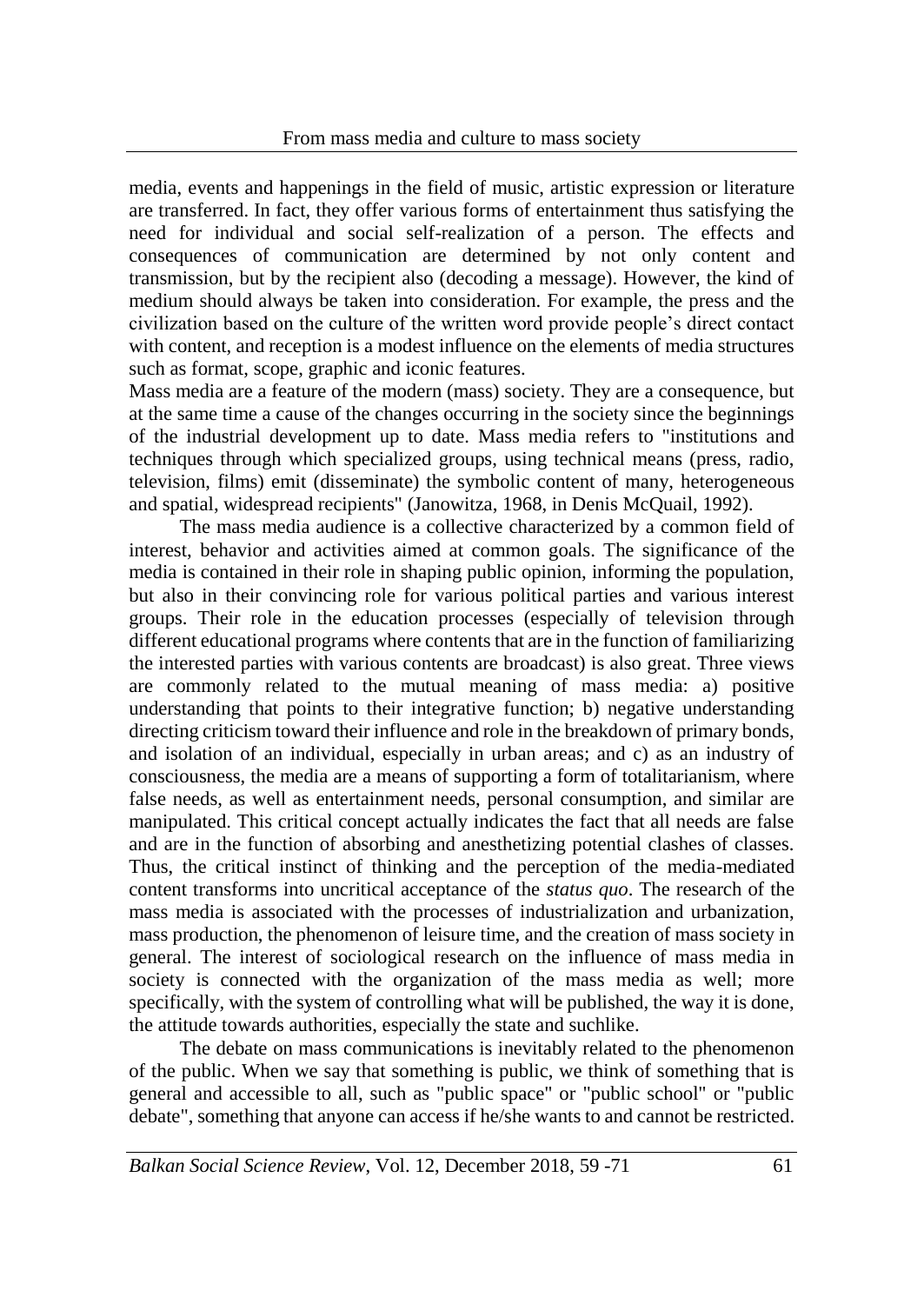The term public refers to something that is popular or folk. Namely, as a politicallegal category, the public denotes the external sphere of social life; it becomes the bearer of the criteria for evaluating everything related to the interests of all members of the society. But, instead of gaining a critical function, the public turns into a manipulation polygon, or, with the development of means of mass communication, the public turns into a sphere in which a demonstration of power relations in the society comes to the fore. Hence, the control of the institution of the public, especially the control of the mass media, turns into the most important means of social domination, because it provides the possibility for managing, structuring and controlling public opinion. As Supek says, (Supek, R., 1981) in the conditions of a strong development of modern bureaucracy and modern means of information, news, television, and radio, which presupposes passive exposure of a person to someone else's voice, public opinion got the meaning of something more than just passive, exposed to the influence of organized social media through propaganda and publicity. Public opinion has lost the meaning of "the people's will" because of the fact that among it and the people many "mediators" appeared in the form of means of mass communication, political parties and other mediators, with whom individuals, who in the beginning may have an opinion on things that are in the focus of interest, but who later usually "align their opinion with the opinion and attitudes of the group with which they are most equated." In sociology and political science today, there is much talk about manipulation with the public opinion. In the "society of communication", manipulation is not reduced; on the contrary, there are objective indicators that the influence of techniques of manipulation even increases. But, is the public aware of the numerous attempts for its manipulation?

# **From mass media to mass society**

The word "mass society" refers to "size, homogeneity, lack, diversity or individuality and reckless, even incalculable reaction". Mass society consists of "clerks of organizations", for whom a single culture is sufficient and whose cultural needs are met by using technical means. In conditions of a mass society, mass communication simply means the transmission of information by one individual or group to another individual, with the help of speech or some other means of mass media. The character of the medium acts on the organization of society. The medium is the "message." Namely, the message of any medium or technology is the change of the boundaries, the speed or the reasons it causes in human relations.

There are numerous theories that explain the relationship between society and mass media. Here we will focus on pluralistic, Marxist, and neo-Marxist theories.

These theories arise from the view that "society is composed of a multitude of interactive but competitive segments" that have equal access to resources and are controlled by a benevolent and neutral state acting in the public interest. What is important to emphasize is the conviction that different media essentially meet the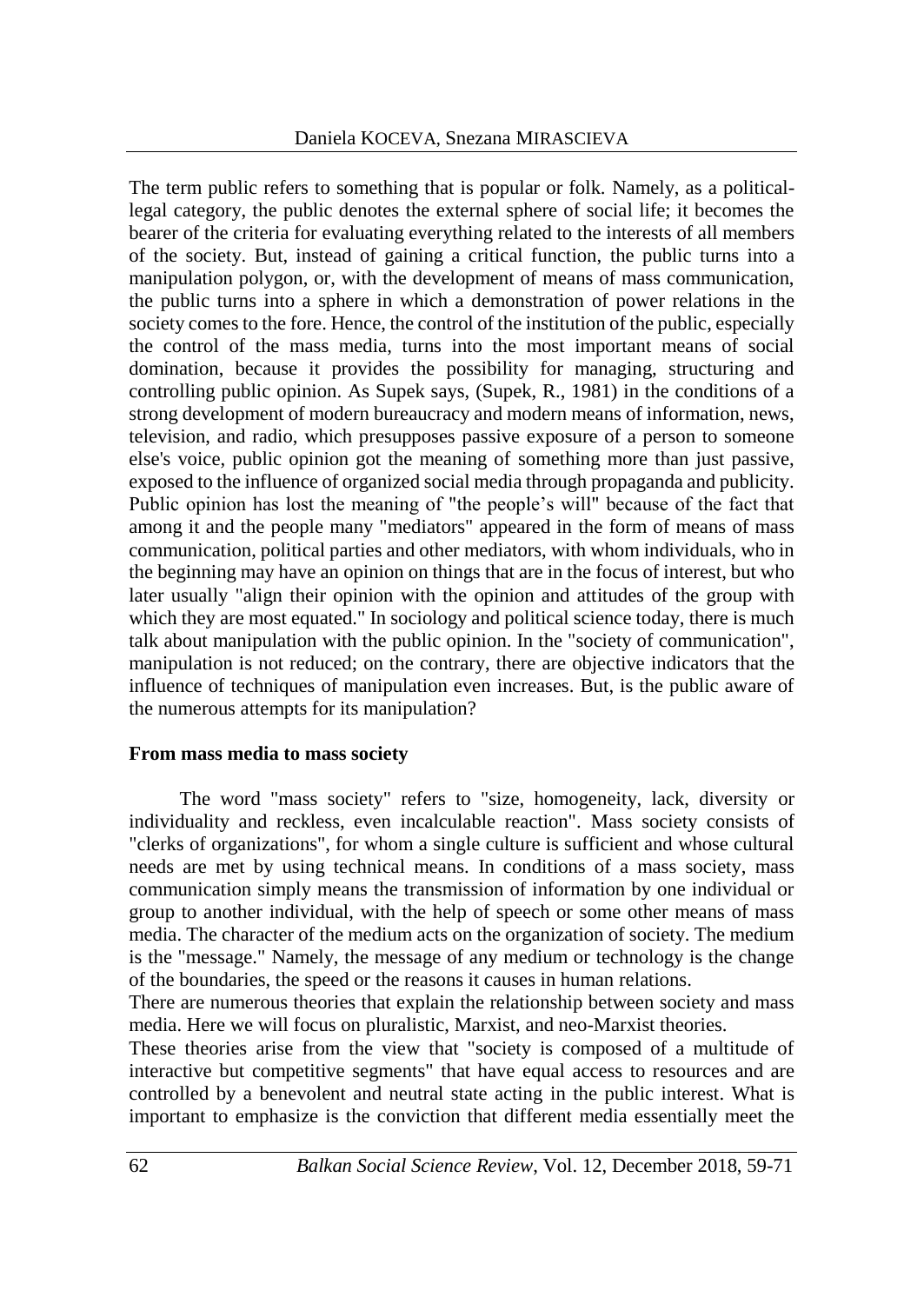needs of different segments of society. Namely, the media are the mirror of society and because it is composed of various parts (interests, groups, needs), the media only reflect that diversity. The criticism of this understanding of the role of the media and, secondly, their attitude to politics, more specifically to the ruling groups and politicians as the most exposed representatives of those directly fighting for power; more concretely, what the relationship is between the media (journalists) and politicians is.

The second group of theories is related to the Marxist understanding of society and ideology; namely, the medium is understood as a means by which the ideas of the ruling class are displayed and how they persist as "ruling ideas". According to this theory, the capitalist system has enough resources to present (impose) its ideas as "normal" to the rest of the world. The monopolization process seems to have come to the fore in the industry of mass communications. Profit and interests are most often related to the level of production and the level of information distribution. As most research shows, great power of public communications has been concentrated in the hands of a small number of corporations; then the same individuals appear in the governing boards of various corporations, both in the media and in the economic sectors. This is not unusual, because various economic activities that are usually not connected with the media activity are included in media corporations' frameworks. The main objection to this view comes from underestimating the role of the state in the regulation of the media sphere. Of course, the sphere of the media is also governed by the laws of market economy, and in this context, managers/owners are interested in profit, and less in "social or political influence", while ignoring the market can prove to be disastrous for their work. However, according to the postmodernist conception of the role of the media, their influence on social developments and power is not concentrated only in the hands of few, but it circulates in a very adaptable way.

Bodrijar, (Bodrijar, 1991) is one of the most famous media theorists in the last decades of the twentieth century. In this contemporary society that he calls a postmodern society, we are entering into a state of reality simulation, and as a result, we get a state of hyper reality. Namely, this simulation is not a representation of an object from the real world, of a being or a substance, but it is a product of something not originating from the real world. With this process of transition into the "new space that belongs neither to reality nor to the truth", the era of simulation starts with the removal of all references their imitation with a system of non-existent signs. It is about replacing reality with its characters. The reality finds itself in the situation never to be produced, and this "production" is transferred to the sphere of media images and it turns into a system that leads to the death of reality. In a period dominated by mass media, a new reality, hyper reality, is created, which is formed from a mixture of the reality of human behavior and media images. Hyperrealism is formed by a simulacrum, images that get meaning only from other images and have no objective reality of their own.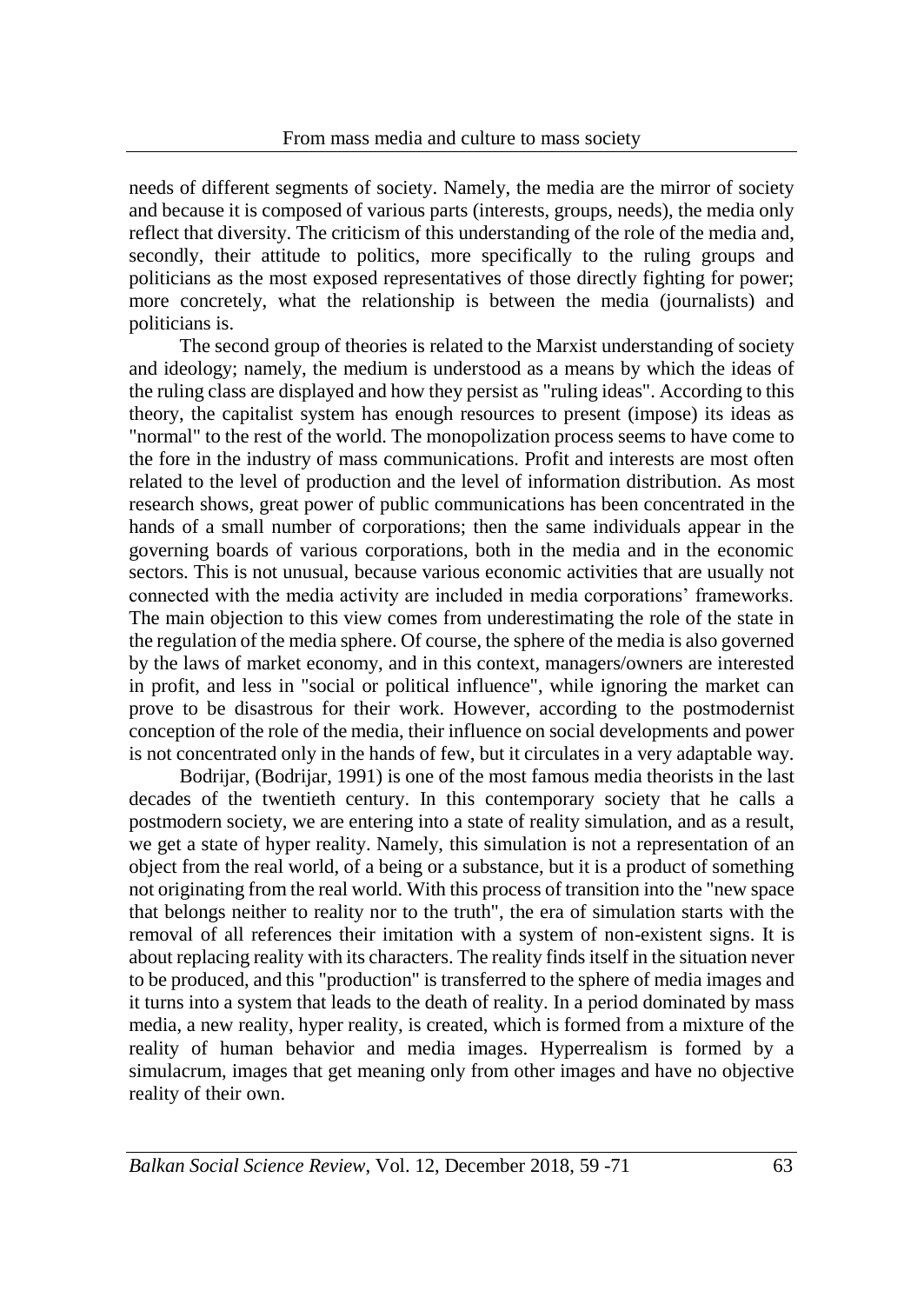Thompson's and Habermas's (Habermas, 2002.) analyses are focused on the attitude of the media and the development of industrial society. From the very beginning, from their perspective, we can permanently notice the influence on the establishment of modern institutions. Habermas's research is devoted to the emergence of public space, its development and, finally, its disappearance. Public space is understood as an area where issues of general interest are discussed and where an opinion on various issues of an individual's life is formed. Public space, which initially developed in the restaurants and lounges of the great metropolises of Europe, where people discussed various topics present in the daily newspapers that began to appear at that time. For Habermas, the restaurants and lounges where those debates took place were very important for the development of the democracy of the Western societies; they were a kind of public space where there was a real opportunity to discuss political issues freely and equally. In modern society, the cultural industry has crushed democratic debates. Public opinion is formed in the institutions; there are no open and public disputes, but manipulation and control.

Thomson is of similar opinion, but unlike Habermas, for him mass media do not disable critical thinking; in fact, they supply us with a lot of information, which we comment on, we argue about, we embed in our own lives and in this way, we continually shape and re-create skills and knowledge reserves. Mass media practice interaction that Thompson calls mediated quasi-interaction; its characteristic is that of not linking individuals, it is monological, such as television program, a one-sided form of communication in which the individual has no influence, he/she is only a recipient, not a producer, and the interaction is false.

For Jameson, (Jameson, F., 2007, 1991) media and technology have no positive role in the world today. He, similarly as Baudrillard, develops the theory of simulation, which is a key term for understanding the postmodern media culture. Jameson speaks about the contemporary state of culture, where there is a loss of historicity - a situation where the system is unable to recall its own past. Human existence is found in the situation of a permanent present, where there is no place for the tradition that existed in the past. The media have a key role in the formation of this state that allows us to forget "i.e. they are mechanisms for the realization of human amnesia".It is a process that has transformed reality into images and fragmented the time into a series of the present. The media are the ones through which the state of "superficiality and shallowness" is formed. Today the developed capitalist countries find themselves in a state of stylistic and discursive heterogeneity without norms. "

For McQuail, the information society is vulnerable in relation to the unequal chances of realizing the communication potential, which leads to the stratification of information welfare, and which further divides the inequality between social groups. As a result, the formation of an "information subclass, which is little capable of acting independently and making a political choice", is in sight (Dennis McQuail, 1994). This class/group is excluded from the system; it is unable to create and is outside the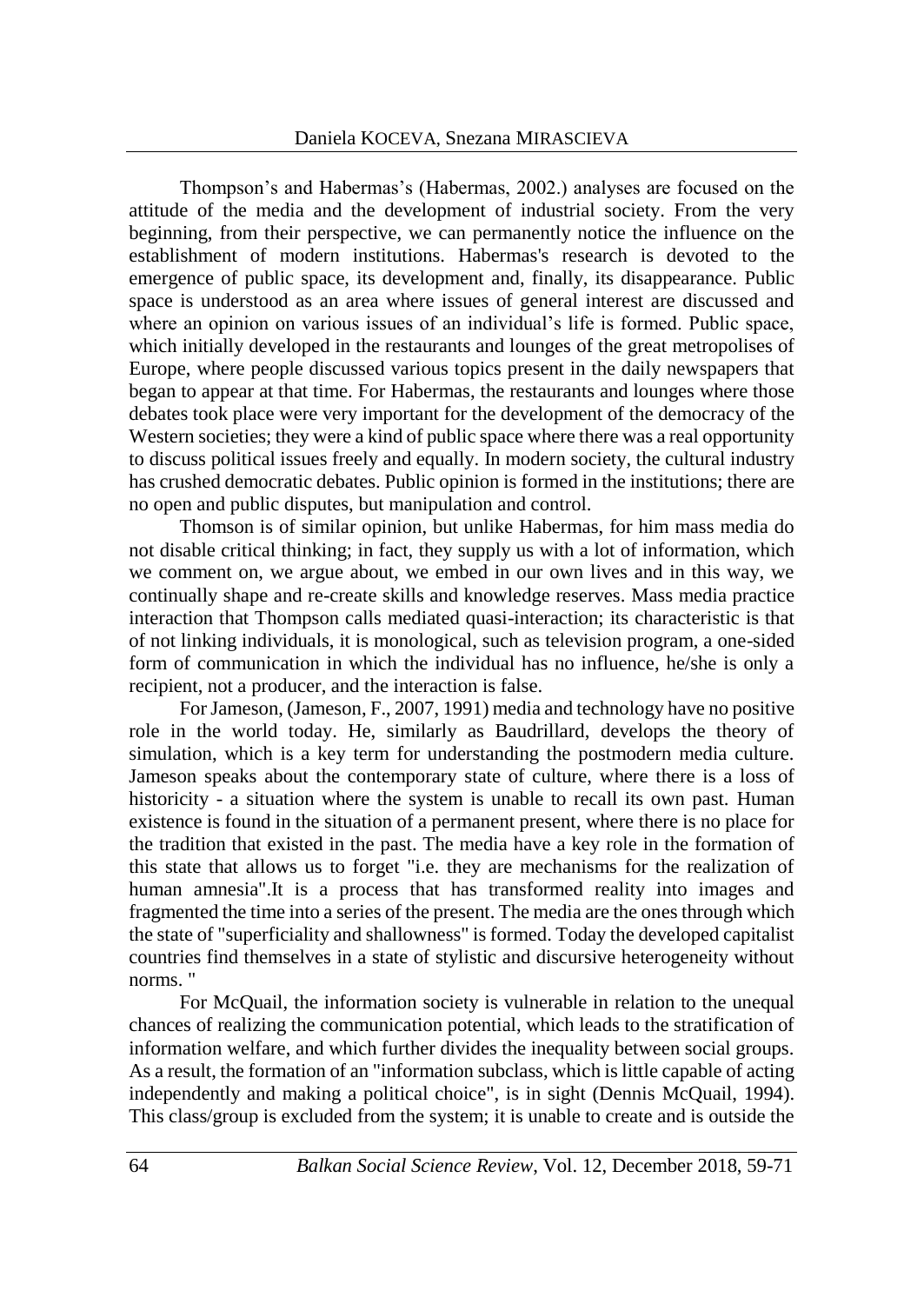"information society". It is no less important that the information society becomes more and more a one-dimensional society, in which a state of "culture of the poor" is realistically formed. For the majority of the population, the differences in each aspect gradually disappears and the monopoly of the media is strengthened. Finally, as McQueil says, an "information chaos" which questions the role of the media as the means of learning, the sense of a reliable source of information is lost and the manipulation with the feelings of individuals overcomes. "The logic of the market caused abundance and shattered the basics of that reliable communication system, and not all people have equal ability to face the new situation."

There is no doubt that the new media also change the context of the work of the cultural sector and that virtuality introduces new problems into the organization of meaning. The structure of the Internet (network) and digitization alter the way of production, distribution and use of cultural goods. The simple access to cultural goods on the Internet is appealing to users; there are different types of information - text, picture, video and audio recordings, multimedia, etc. The problem is how to effectively find the information requested, how to archive it and create easier access to online content, considering the fact associated with their dynamic change. New technology presents us with new opportunities and challenges.

# **Mass media consumption culture - What is culture?**

Culture is one of the basic concepts of contemporary social and human sciences. The term culture comes from the Latin term "*cultis*", which means nourishing, processing. Many authors of textbooks on sociology and sociology of culture cite the data of Kreber-Klukhom ( Petrovski, V., 2006), who established the existence of over two hundred different definitions of culture, which points to the fact that sociological and anthropological literature encounters a multitude of definitions of culture. In its essence, culture is a social phenomenon, because it is born, it functions and affects other social phenomena.

Social-anthropological ideas about culture are largely based on the definition given by Edward Taylor in 1871, (Petrovski, V., 2006) where he refers to the complex of learned knowledge, beliefs, art, morals, law and customs. This definition holds that culture and civilization are one and the same.

Archaeological use, although recognizing the entirety of human societies, distinguishes between material culture or artifacts and practices and beliefs, i.e. a nonmaterial or adaptive culture that is transmitted through education and tradition. Only material culture is accessible to archeology, since adaptive culture is the subject of history, sociology and anthropology.

In this context, Ante Fiamengo also determined culture to be a very complex notion, but that in its determination there is usually a distinction between material and spiritual culture. The term material culture covers a collection of material products of a society, for which the most commonly used expression is civilization, whereas the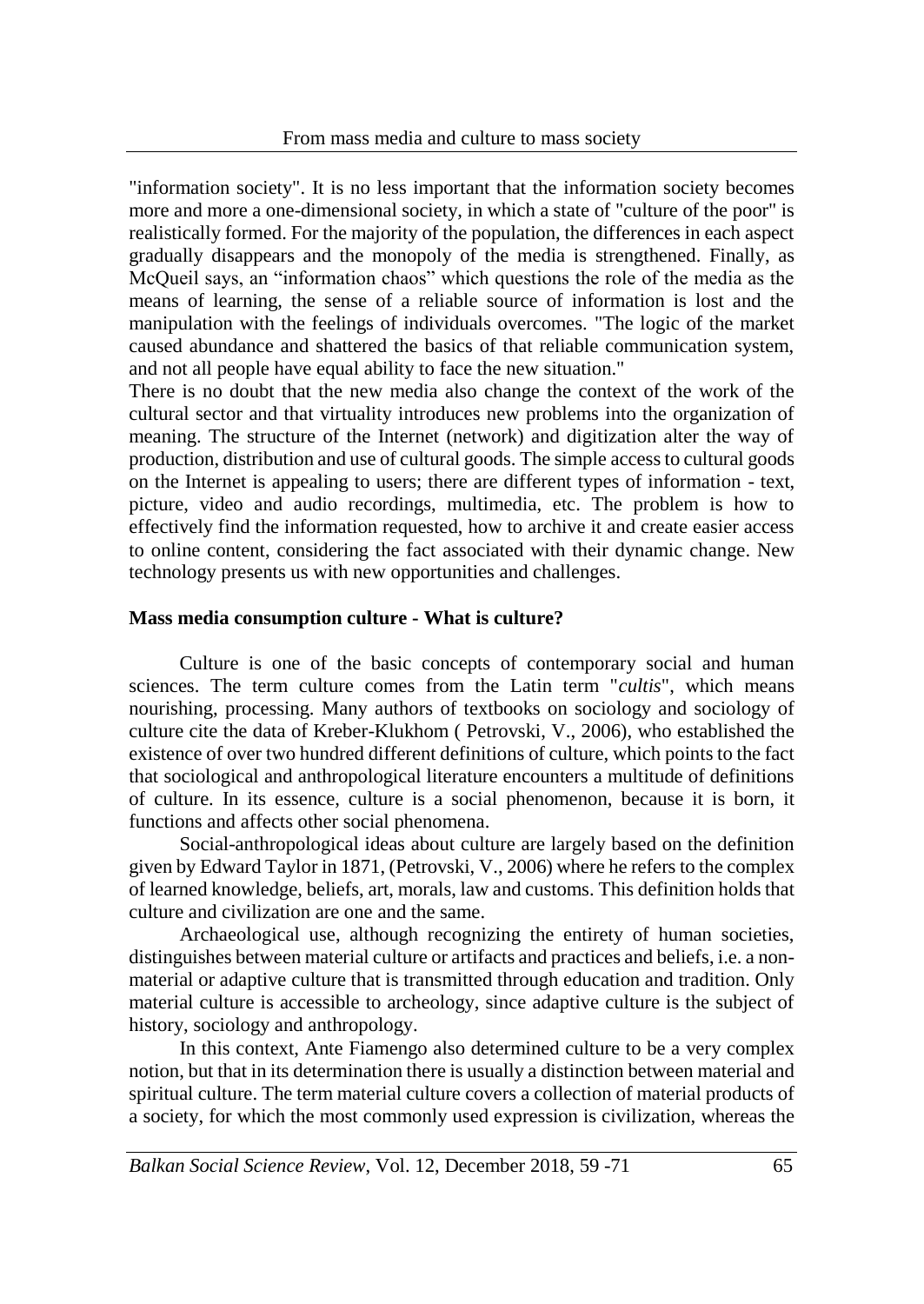term spiritual culture covers all achievements, i.e. all developments in the spiritual space: art, religion, morality, science, values, and norms.

Milos Ilic starts from the fact that there are many different definitions of culture and, in order to avoid the unilaterality of many definitions, he is of the opinion that an integral definition should be given. According to him, culture is the sum of all processes, changes and creations that occurred as a consequence of material and spiritual intervention of humankind. The fundamental meaning of culture is to facilitate survival, continuation and progress of the human race.

Anthony Giddens (Petrovski, V., 2006) points out that cultures cannot survive without societies, but likewise societies cannot exist without cultures. According to Giddens, when we use the term culture in everyday speech, we often think of something sublime and spiritual - art, literature, music and painting. However, when sociologists use it, other activities are also understood by this term. In this sense, the term refers to the way of living of the members of a society or a group, within the framework of the society. In this sense, the term covers: the way people dress, their wedding customs, family life, how they work and create, religious ceremonies, how they spend their free time, etc.

Antonela Petkovska defines culture as a meaningful system of values, norms and customs, and artifacts that manifest in their everyday life. This manifold mechanism of human creations is created and functions through the network of the complex structure of human relationships. In doing so, as a social being, a man, above all, provides his own survival and shows the distinctness of his existence as a kind.

The sociological notion of culture, according to Marija Taseva, denotes a system of values and meanings that are shared by a group or a society, including the realizations of these values and meanings in material objects.

Within the analysis of the structure of culture, at the global society level, the basic issue is the question of defining and dividing the elements of culture. The basic elements of each culture are the following:

1. Language, as the basic form of communication cultural creations, which contains a series of related sounds that do not mean anything by themselves, but when standardized by the society they get a commonly accepted meaning, which ensures symbolic communication within the complex system. In addition to communication features, language also has significant cognitive, even normative, social characteristics;

2. Cognitive (gnoseological) creations that offer, more or less, an objective picture of the world, i.e. they are used by people to explain the world. Here are some of the subclasses: commonsense cognition, religion, philosophy, ideology, stereotypes and prejudices, as well as science. The fact that numerous parallel cognitive creations exist points that none is cognitively perfect, but also that cognitive components complement each other;

3. Values create a hierarchical system of spiritual creations that give meaning to life and guide human activities, determining what is desirable, good, proper, wise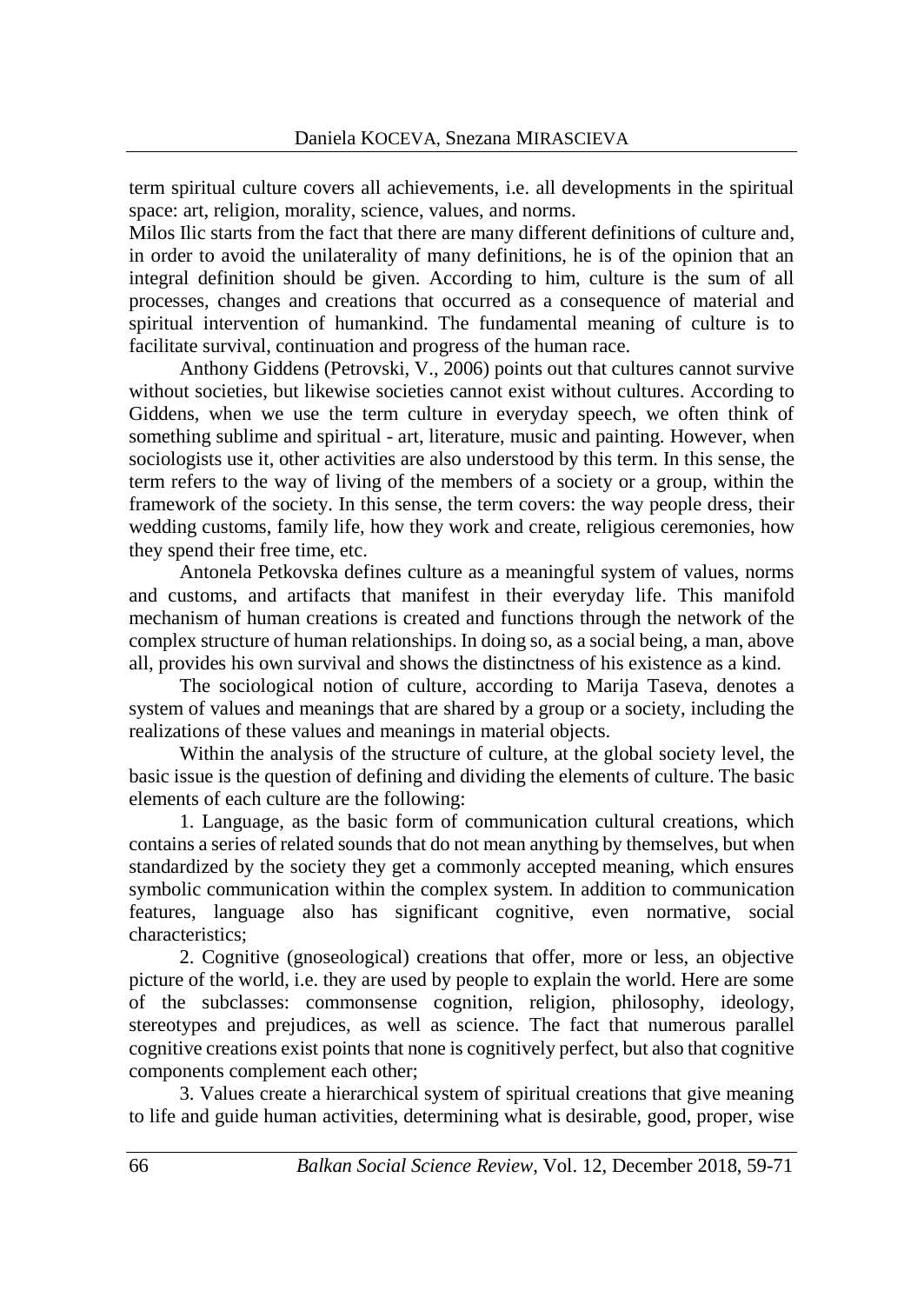or beneficial, and determining objects as goals and ideals. Inside these areas, which are made up of many hidden categories, as a special type of articulated type of creations, art occurs as a specific category characterized by aesthetic value, i.e. is what is beautiful;

4. Norms-rules, as elements of culture, contain orders and prohibitions for human behavior and in a certain sense represent operationalization of social values. Orders and prohibitions, as social standards and rules, also include punishments sanctions for failure to comply. There are different types of punishments, i.e. sanctions, and they can be most easily differentiated analytically if the subjects and the nature of penalties are taken into consideration. The first are legal norms; they are brought by the state and it takes care of their implementation in practice, and punishment is determined by state bodies; customary norms, for which punishment is regulated by the unorganized society and the social groups in it; moral norms, where punishment consists of shame directed to oneself because of some acts that the community evaluates as something not positive and good, so the person has them on his/her conscience; as well as some normative elements that are less important, such as religious rules, dress rules, etc.

5. Expressive symbols become the subject of attention as a distinctive form of cultural creations at recent times. Expressive creations emphasize the commitment and loyalty to a system of symbols, such as flags, sound symbols, hymns, coats-ofarms, etc.

Culture and communication become two inseparable concepts and when we talk about culture, we think of communication and vice versa, and, in this context, domination in the sphere of communications manifestly takes place as a 'naturalcultural process', as a general objectivity that makes no difference or discrimination, but in the background of that video-cultural objectivity, interesting mechanisms of economic influence and regulations of economic power are found. (Petrovski, V., 2006)

# **Mass culture**

In sociological literature, the notions of mass culture and mass society are understood in a variety of ways. Most often, in order to understand the notion of mass culture, it is related to the classical high or elite culture. Mass culture represents a set of cultural contents, spread by means of mass communication in modern social environments, industrialized and urbanized, which are characterized by certain values of the masses and by social "density". Mass culture tends to standardize, as it tries to satisfy the taste of an undifferentiated audience.

In general, we can state the following about mass culture: values are produced for a market and are intended for mass consumption; they influence uniform behavior, they are transmitted by using the means of mass communication and are in the function of free time.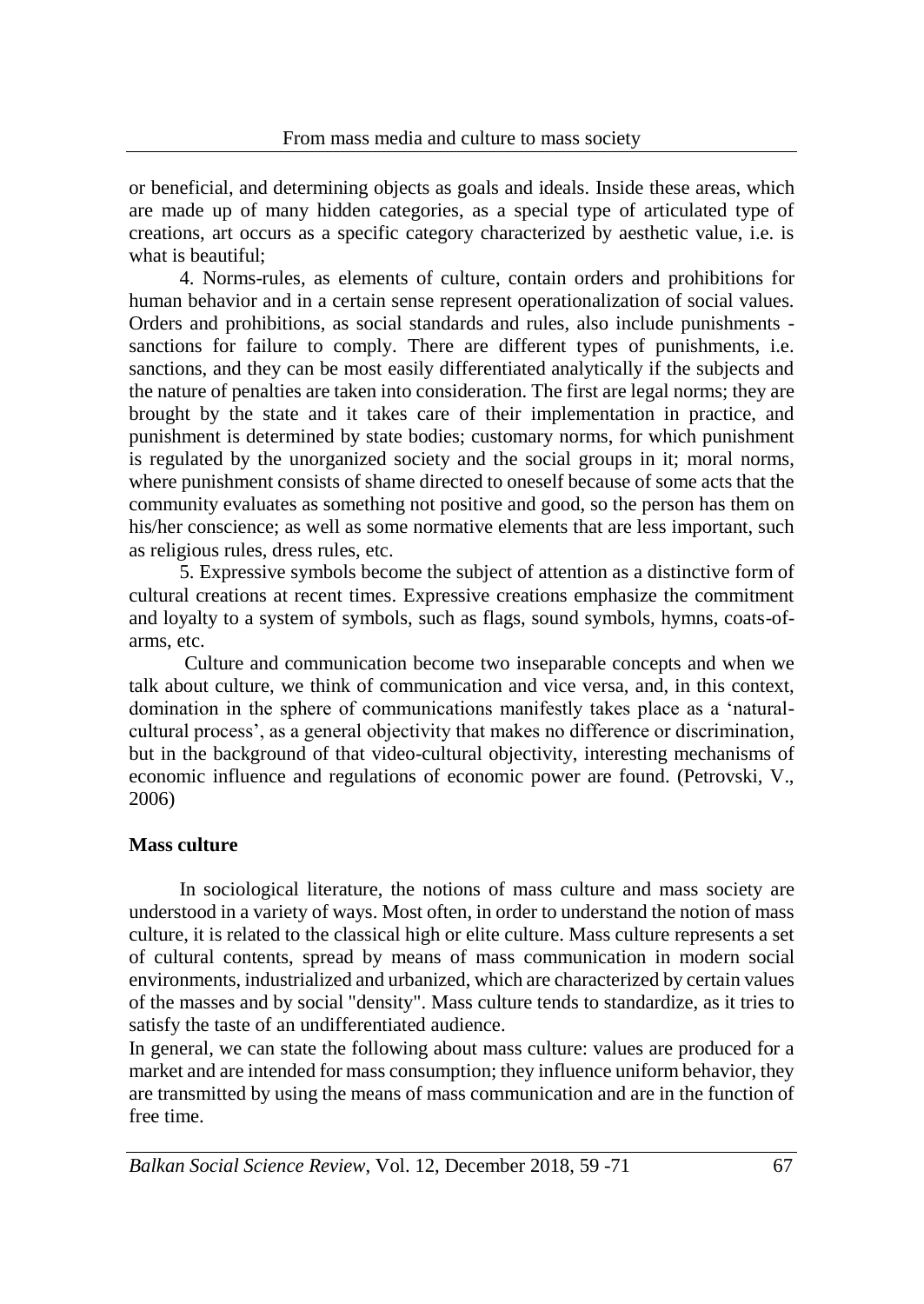The function of the mass media consists in the possibility of mass transfer of cultural and artistic goods. Their improvement also increases their influence on the population. For mass culture observed from a sociological point of view, one can state the following: first, it is a culture that reduces the social distance among social groups; second, it enables the emergence of a mass consumer and creates a qualitatively new audience; third, it carries out the internationalization of cultural values; fourth, a deeper interweaving and mutual conditioning of culture and technological innovations is performed, which in turn is accompanied by an increase in leisure time and its use; fifth, it causes a shift in the hierarchy of cultural values and a change in the procedure and processes of cultural selection.

Zygmunt Bauman (Golubovic, 1973, 533) lists three important components of mass culture: dependence on the market, dependence on the organization and dependence on the technology. Mass culture disperses "culture" in all areas of social life and in all segments of people's personalities, but, acting in the function of the system, it loses its creative influence on the shaping of social life and development, which is an essential characteristic of true culture. In this way, culture is reduced to an ideological means - it is acquired with an instrumental character instead of inherent values, that is, it ceases to be culture.

Mass culture does not produce an authentic psychic experience and does not require any effort; it wants nothing more from its "customers" than their money. The popularity of mass culture can be explained by the fact that it is, above all, entertaining or informative, that is, it does not produce a deeper aesthetic and cognitive experience, but satisfies only the surface layers of rationality and emotion.

Some authors state that mass culture is an obstacle to "real contact with the world". With an abundance of information, which does not have to be correct or true, it misguides a person to think that he is informed about everything that is happening in the world that surrounds him. A person is satisfied with that "secondary contact with the world". The person gets an impression that he or she is free and creative in his or her spare time.

For Moren, mass culture plays the role of the "mythology of the 20th century" because it is essentially anti-utopian, anti-visionary and superficial; it separates fantasy from life and transforms imagination into a field of escape and compensation. In a word, mass culture does not appear as a space for autonomous, free and spontaneous action of a person and its human confirmation, but, more or less, as a successful substitute (surrogate) for this and hence all the functions of the mass culture are subordinated to that role. (Golubovic, Z., 1973, 545). The products of mass culture move on the surface of life.

Modern society is spoken of as a society and culture based on values derived from money, 'to have' and not 'to be', that is, consumption becomes the main focus of social life and the values of the consumer culture are characteristic of the society based on a market economy. Namely, it is assumed that consumption culture is universal. The question asked by most of the researchers of modern society, rightly referred to as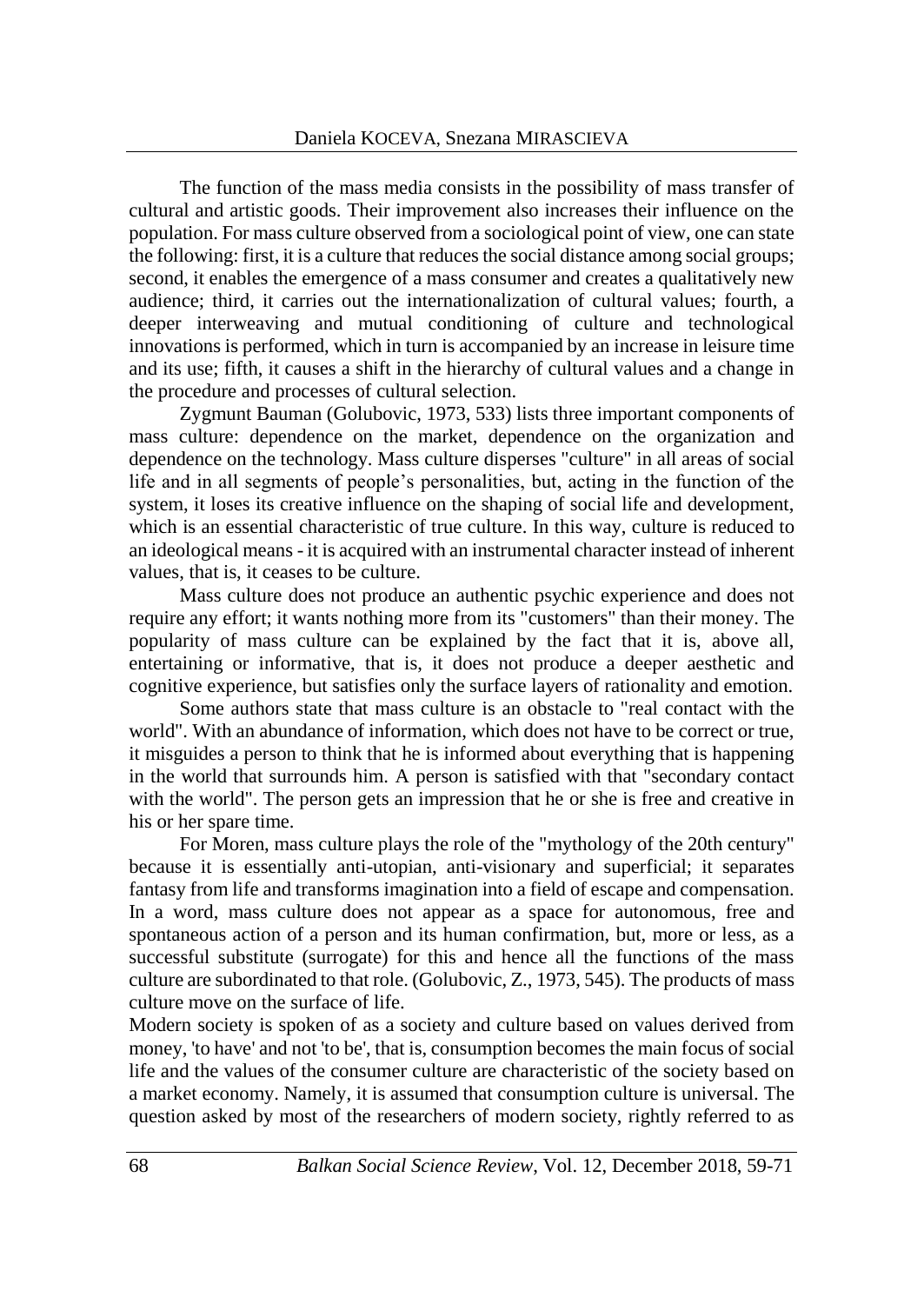consumer society, is this: to what extent is it true that the choice, in terms of consumption, is the basis of the new concept of freedom, the freedom of the individual, above all, which is fulfilled and constructed in his role as a consumer? Or, as Bauman puts it, we are all at the same time both on and for the market, at the same time both goods and consumers. And, in that context, it is not surprising that relations also follow the pattern of consumption.

For Baudrillard, (Baudrillard, 2005) a French sociologist, these new means of consumption are not important only as places where people spend symbols; they are important in themselves, as structures that lead people to spend more and spend on a variety of things. Consumer society is a society where a man is taught to spend, but as Baudrillard thinks, the idea that people have certain needs and that they should be satisfied with consumption is a myth, "all the more so because human beings are never truly satisfied and because these needs are never met". In this process, the mass media play a key role and, therefore, postmodern analyses of everyday life experience are concentrated on the characteristics and experiences of the mass media consumption culture.

# **Conclusion: Worrying aspects of mass society**

Mass culture has almost no value. It is a commercialized product for gaining profit. It is a culture that is imposed "from above, produced by technicians, and paid by businessmen; the audience is made up of passive consumers who participate only because they decide to buy it or not. The masters of the kitsch, in brief, take advantage of the cultural needs of the masses to make a profit. Mass society and mass culture helped totalitarian regimes to dominate more easily and to survive, primarily because of manipulation, that is, political control enabled by the means of mass communication. In the spirit of Marxist understanding, mass culture can be a means of the ruling culture, with the fact that it is everywhere, brutal and excessive, and it threatens high culture. People understand it more easily and it requires less mental effort. Consequently, mass culture eventually creates a unique homogenized culture, where the difference between high and mass culture will gradually be lost. What is worrying is that mass culture leads to a state of formation of "precocious and infantile adults"; infantile adults who cannot deal with the problems of life except by resorting to mass culture in their free time, but also excessively stimulated children who are rapidly becoming adults. What is also worrying is the fact that mass culture destroys the social fabric, which forms a mass society and atomized, isolated individuals, who are only linked with centralized systems and organizations such as means of mass communication, political parties and companies.

"The mass man is a solitary atom, uniform with and undifferentiated from thousands and millions of other atoms who go to make up 'the lonely crowd'", as David Riesman calls American society.